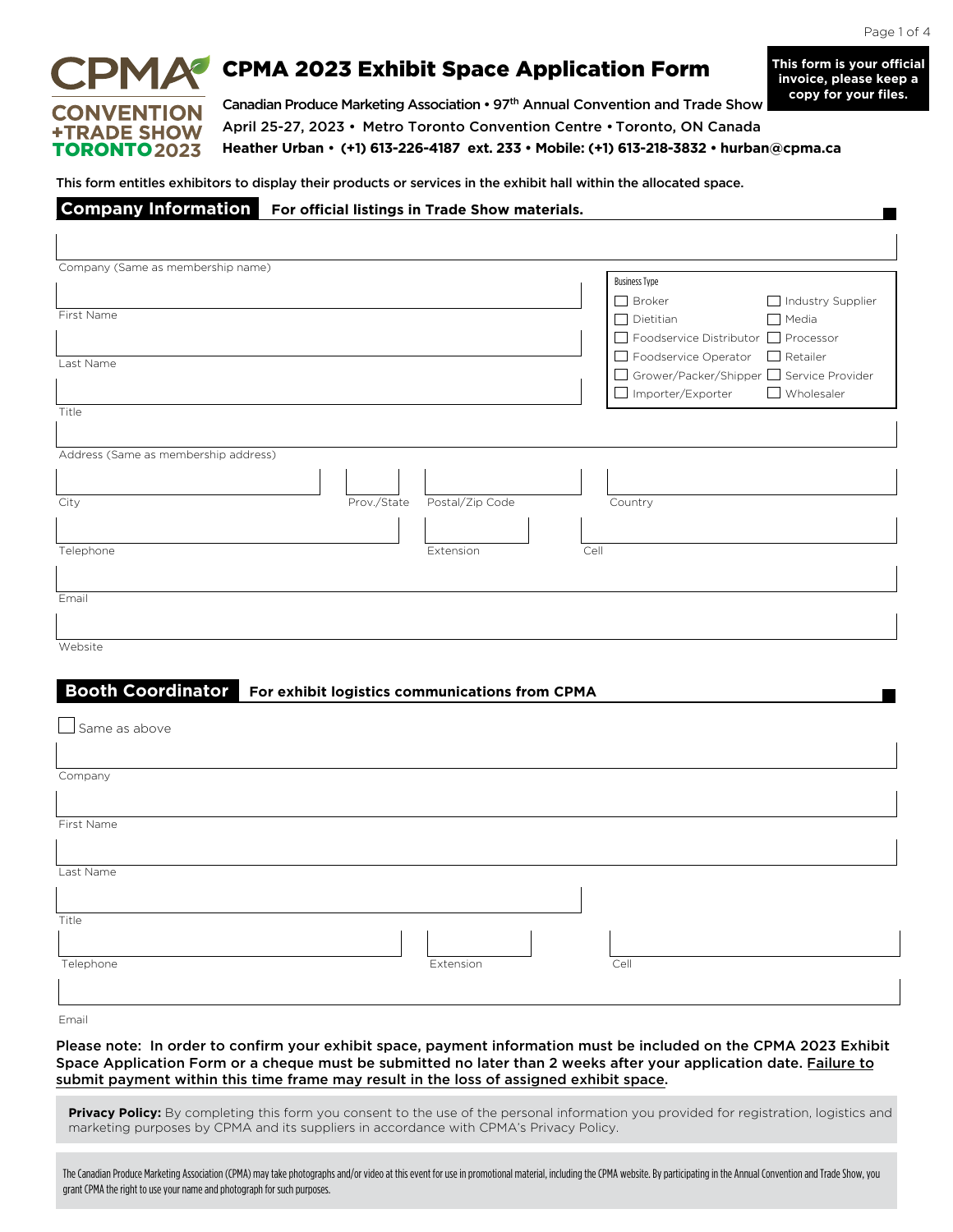## **Allocation Information**

Advance exhibit space sales will take place in May 2022 for the CPMA Trade Show being held at the Metro Toronto Convention Centre (the "Centre") in Toronto (the "Trade Show") on April 25-27, 2023 (the "Conference Dates"). All exhibitors present in 2022 Convention and Trade Show will be invited, based on our point system (refer to the exhibit rules) to sign up for their 2023 exhibit space in Toronto during this period. All remaining exhibit spaces will be made available June 2022 and will be assigned on a first-come, first-served basis.

| Minimum booth space: 10x10 or 100 sq. ft. (9.29 sq meters). Number of 10 x 10 booth spaces requested: ________                                                                                                                                 |                                      |                                                |
|------------------------------------------------------------------------------------------------------------------------------------------------------------------------------------------------------------------------------------------------|--------------------------------------|------------------------------------------------|
|                                                                                                                                                                                                                                                |                                      |                                                |
|                                                                                                                                                                                                                                                |                                      |                                                |
|                                                                                                                                                                                                                                                |                                      |                                                |
|                                                                                                                                                                                                                                                | (Booth separation is not guaranteed) |                                                |
| Exhibitors purchasing booth space (main exhibitor) who have co-exhibitors sharing their space are required to register<br>them as defined in the Exhibit Rules below.                                                                          |                                      |                                                |
| Cost Per 10 x 10 Booth Space Booth space is sold only to CPMA members in good standing.                                                                                                                                                        |                                      |                                                |
| HST #106846587<br>Taxes included in prices: US and International - no tax • Canada - 13% HST<br><b>U.S. &amp; International Exhibitors</b><br><b>Canadian Exhibitors</b><br>$\Box$ \$3,150.00<br>$\Box$ \$3,559.50 (\$3,150.00 + \$409.50 HST) |                                      |                                                |
| Number of 10 x 10 booth spaces: $\frac{1}{2}$ x Cost per 10 x 10 booth space: $\frac{1}{2}$ = Total Cost (incl. taxes) \$                                                                                                                      |                                      |                                                |
| <b>Payment Information</b>                                                                                                                                                                                                                     |                                      |                                                |
| Please complete, sign and date the application form, including the Exhibit Rules, and return both with the <b>full exhibit</b><br>space rental fee to CPMA. Pay by cheque or credit card. Type or print clearly. Invoices will not be issued.  |                                      |                                                |
| $\Box$ Visa $\Box$ American Express $\Box$ MasterCard $\Box$ Cheque enclosed (Make cheque payable to: <b>Canadian Produce Marketing</b><br>Association)                                                                                        |                                      |                                                |
|                                                                                                                                                                                                                                                |                                      |                                                |
| Credit Card Number                                                                                                                                                                                                                             | Expiry Date (mm/yy)                  | CVV (3 or 4 digit code on back of credit card) |
| Cardholder's Name                                                                                                                                                                                                                              |                                      |                                                |
| Cardholder's Signature (Note: Credit card information provided here is for exhibit space rental fee payment only.)                                                                                                                             | Date                                 |                                                |

### **Exhibit Rules**

- **1. Definitions**. The word "Management" used herein or in subsequent regulations shall mean the Canadian Produce Marketing Association (CPMA) and its committees, officers, employees or agent acting for it, in the management of the Trade Show. The word "Main Exhibitor" refers to the actual exhibitor who is purchasing the booth space.
- **2. Exhibit space cost information**. The exhibit fee per 10x10 sq ft., payable to Canadian Produce Marketing Association, includes the rental of the floor space (raw space only) in the exhibit hall, five exhibitor badges giving the badge holder access to the Trade Show floor, business sessions, After Party, five complimentary trade show passes for your customers, your company name and profile in the Final Program, access to exhibitor bulletins, online access to the Exhibitor's Manual, access to all exhibitor's promotional opportunities, and automatic entry into the Best Booth competition. Each exhibitor will be provided with a small booth sign consisting of the company name and booth number.
- **3. Decoration**. The exhibitor will be entirely responsible for the decoration of assigned exhibit space including, but not limited to, booth structure, fixtures, carpet, furniture, specific wiring, lighting, electrical and cleaning services, as well as labour to install, erect or decorate exhibits, or moving exhibit materials including fresh produce.
- **4. Exhibit space application, payment requirements and assignment of space.** The Management reserves the right to accept or decline any exhibitor's application. The exhibit space application can be submitted to Management at any time until the Trade Show floor is sold out. Exhibit space rental fees are payable to Canadian Produce Marketing Association. An application for exhibit space will be considered valid only when **full payment** has been submitted along with a completed and signed exhibit

space application form and exhibit rules. Exhibit space cannot be assigned until the exhibit space application form has been accepted. Please refer to convention.cpma.ca to review the most up to date exhibit floor plan. Changes in floor allocation without the explicit consent of the Management will not be permitted. Exhibitors must be members in good standing at the date of payment and through the Trade Show failing which the Management may terminate this Application and revoke the Exhibitors rights without return of fees paid by the Exhibitor. **Exhibitors will be listed in the Final Program, based on their membership name and membership location.**

- **5.** Advance Sales Office Assignment of 2023 exhibit space for exhibitors who participated in the 2022 Convention and Tade Show will take place in May 2022 and is based on CPMA's priority allocation formula (combining the following criteria: tenure of CPMA membership (consecutive years), and overall financial contribution to CPMA (contributions are recorded in the fiscal year the sponsored programs/events occur, not when payment is received by CPMA) (2021 CPMA Fiscal Year- from Nov 1 2020 to Oct 31 2021)). At close of the advance sales all exhibit space applications will be allocated on a first-come, first-served basis.
- **6. Co-exhibitor(s)**. Main exhibitor(s) purchasing exhibit space and who have co-exhibitor(s) sharing their booth space are required to register all co-exhibitor(s) that are current CPMA members. The co-exhibitor registration form must be completed by the Main Exhibitor and submitted to the Management in order for the co-exhibitor(s) to receive exhibitor badges under their company's name, be listed independently in all official exhibitor listings, have access to exhibitor's promotional opportunities, and receive individual services from the Management. The co-exhibitor fee must be paid in full by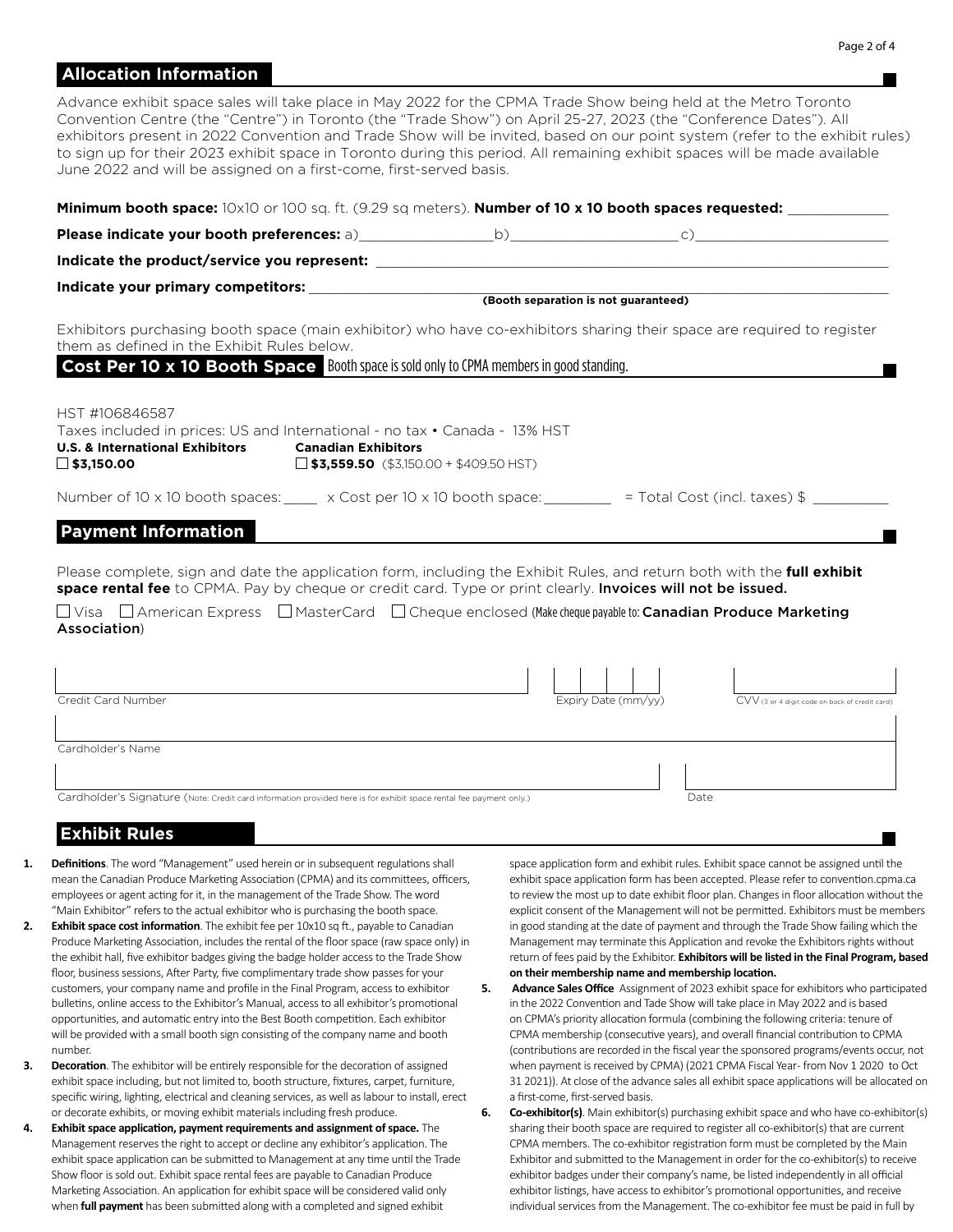the Main Exhibitor. **Main Exhibitors are responsible for all acts or omissions of coexhibitors and for ensuring their compliance with these Rules.**

- **7. Exhibit pavilion**. If a number of exhibitors intend to occupy contiguous spaces on the Trade Show floor, they must apply for a minimum of 600 sq ft (55.74 sq m) of floor space to be designated as a "pavilion." Exhibitors in a pavilion must appoint one coordinator who will submit all application forms and payments together at the same time. The appointed pavilion coordinator will become the Management's primary contact person for the pavilion.
- **8. Relocation of exhibits.** The Management reserves the right to alter locations of exhibits as shown on the floor plan, if deemed, at the sole discretion of the Management, to be advisable or in the best interest of the Trade Show, without recourse by or indemnity to exhibitor.
- **9. Cancellation policy. All requests for booth space cancellation and/or downsizing must be in writing. Cancellations and/or downsizing requests received up to and including November 1, 2022 will forfeit booth space and receive a 50% refund of total payment. Cancellations and/or downsizing requests received after November 1, 2022, will forfeit both booth space and entire payment (no refunds issued).**
- **10. Default in occupancy.** Any exhibit space not occupied by the time set for completion of installation of displays will be forfeited by exhibitor without refund. The Management reserves the right to repossess, resell and reallocate such space, without prejudice to any claim in damages against exhibitor for such default.
- **11. Installation, showing and dismantling**. Hours, dates and instructions for installation, showing and dismantling shall be those specified by the Management. Exhibitors shall be liable for all storage and handling charges resulting from failure to remove exhibit material from the exposition before conclusion of the dismantling period as specified by the Management.
- **12. Sound/Music.** Exhibitors may use sound equipment in their booths as long as the noise level does not disrupt the activities or ability of neighbouring exhibitors to conduct their business without undue interference. Speakers and other sound devices should be positioned so as to direct sound into the booth rather than into the aisle. Undue noise made in the operation of exhibits will not be permitted. The decision of what constitutes undue noise is the sole opinion of the Management whose decision shall be final.
- **13. Booth design definition, information and limitations**. The Management shall have full authority and discretion in the placing, arrangement and appearance of all items located in the exhibit hall, including items displayed by exhibitors. The Management may require the replacing, rearrangement, redressing or redecorating of any item or booth within the exhibit hall, and no liability shall be attached to the Management for costs that may be incurred by an exhibitor thereby. "Products" refers to products regularly offered for sale by the exhibitors. "Display material" refers to any and all items used in an exhibitor's booth other than product. Display material includes, but is not limited to: signs, shelving, stand and other furniture, lighting fixtures, canopies, false ceilings, banners or flags.

13.1. Booth definition. Standard inline booth: a standard inline booth is 10 ft (3.05 m) deep and 10 ft (3.05 m) wide or a multiple thereof. It is enclosed on three sides by a back wall and two sidewalls, except for a corner booth which may be open on the side facing the cross-aisle as well as at the front. A standard inline booth backs up to other booths in the next row. Perimeter booth: a perimeter booth is a booth of any size which is located along the outer limits of the exhibit hall. It is similar in many respects to a standard inline booth, except that it does not back against any other booth. Height limitations are less restrictive than for a standard booth. Island booth: an island booth is a freestanding booth of 400 sq ft (37.16 sq m) or more with width of 20 ft (6.10 m) or more, and aisles on four sides.

**13.2. Aisles**. As a matter of safety, exhibitors should conduct any demonstrations or presentations in a manner which assures all exhibitor personnel and attendees are within the contracted exhibit space and not encroaching on the aisle or neighboring exhibits.

**13.3. Draperies and carpeting .** The Management arranges for the installation of necessary drapes backdrop of uniform style for the exposition hall. Eight-foot (2.44m) high draped backwall and 3 ft (0.91m) high draped sidewalls are provided for all inline, and perimeter booths. The equipment consists of an interlocking frame from which flameproof drapes are suspended. Only exhibit hall aisles are carpeted by the Management. Only exhibit hall aisles are carpeted by the Management. **In order to maintain the professional appearance of the Trade Show, all exhibit booths must be carpeted at the expense of the exhibitor.**

**13.4. Canopies or false ceilings.** Canopies or false ceilings, which are considered as display material, may be utilized by the exhibitor provided they do not exceed the height limitations for display material and do not obstruct the line of sight. Supports for canopies or false ceilings are limited to a single vertical support not to exceed 3 in (0.08 m) in diameter at the corners of the exhibit space, with the exception of islands and split-islands. Booths up to 400 sq feet with roofs of any kind, including tents & pop-up canopies, require a 5 lb ABC-type fire extinguisher in the booth. Booths with any type of display involving cooking or heating require a 5lb ABC-type fire extinguisher in the booth. Fully enclosed structures or roofed structures larger than

400 sq feet will have additional requirements and should check with the Centre on specific restrictions.

13.5. Structural support. Booths must be designed in such a manner to be selfsupporting. Nothing shall be taped, mounted or attached in any form or manner to walls, doors or facility structure. The driving of nails, tacks or screws into floors, walls, columns, ceiling or trim will not be permitted nor will drilling of holes into any portion of the exposition hall.

**13.6. Hanging signs and graphics.** Hanging signs and graphics are permitted only in all standard island and perimeter booths whether suspended from above or supported from below to a maximum height of 20 ft to the top of the sign. Hanging signs and graphics should be set back 10 ft from adjacent booths.

**13.7. Display height limitation and right of view.** Height is the most critical dimension in the construction of exhibits. A major objective of these display rules is to ensure that every exhibitor has an equal opportunity to be seen, and excessive height in a given exhibit is generally at fault when this objective is not met. Specific height limitations for each type of booth and for different portions of each booth are indicated below. In general, greater heights are permitted in portions of booths farthest removed from adjoining booths. Lower height limitations prevail where they are necessary to ensure sight lines from the aisles into adjoining booths. If an exhibitor's display material or product cannot comply with the sightline, it is required that the exhibitor rent a greater exhibit space.

**13.7.1. Standard inline booths**. Height: The maximum height of 8 ft 3 in (2.44 m) is allowed only in the rear half of the booth space (from the backline to 5 ft from the aisle) with a 4 ft (1.22 m) height restriction imposed on all materials in the front half of the booth forward to the aisle. For booths greater than 10 ft by 10 ft, all display fixtures and materials over 4 ft (1.22 m) in height and placed within 10 ft (3.05 m) of an adjoining exhibit must be confined to that area of the exhibtor's space which is within 5 ft (1.52 m) of the backline.

13.7.2. Perimeter booths. Depth: all display fixtures and materials over 4 ft (1.22 m) in height and placed within 10 lin. ft (3.05 lin. m) of an adjoining exhibit must be confined to that area of the exhibitor's space which is within 5 ft (1.52 m) of the backline. Height: all display materials will be confined to a maximum of 16 ft (4.88 m). For booths greater than 10 ft by 10 ft, all display fixtures and materials over 4 ft (1.22 m) in height and placed within 10 ft (3.05 m) of an adjoining exhibit must be confined to that area of the exhibtor's space which is within 5 ft (1.52 m) of the backline.

**13.7.3. Island booths.** The entire cubic content of the exhibit space may be used, to a maximum height of 18 ft (5.49 m). All surface within the booth must be of "finished" material. Continuous solid walls over 8 ft in height must not exceed 20 ft in length, or enclose an area larger than 400 sq ft without prior approval from Management.

**13.8. Structural integrity.** For any exhibit exceeding 12 ft (3.66 m) in height, whether an exhibit fixture or component, tower, pylon or multistory, regardless of whether people will occupy the upper area or not, a drawing must be submitted that is (a) a structural plan designed by an authorized exhibit building company or (b) a drawing signed or stamped by a reviewing structural engineer indicating that the structure design is properly engineered for its proposed use. Drawings are to be available for inspection by the Management, installation and dismantling contractor, exhibitor and government authorities at all times during the time the exhibit is being erected, exhibited and dismantled at the Trade Show site. Signs are also to be posted at the entrance to second story exhibits which people will occupy indicating maximum number of people the structure will accommodate. Exhibitors are to strictly enforce maximum occupancy limits. Double decker booths require approval from show management, the MTCC and the City of Toronto. Construction of double-decker booths requires a temporary building permit from the City of Toronto- Building Permits Division. It is suggested that initial contact with the Building Permits Division be initiated six weeks in advance of the move-in dates.

**14. Exhibitor Services.** In the best interest of exhibitors and based on existing relationships, the Management will appoint various official service contractors. Some contractors may hold exclusive rights for the event as identified by the Management. Exhibitors are required to observe all exclusivity contracts between Full Service Provider and the Management.

**14.1. Official full service provider.** GES Canada, the official Full Service Provider, will provide assistance to exhibitors in the areas of decorating (carpet, furniture, signage, exhibit structures, etc.), erecting and dismantling exhibits, and material handling. GES Canada will be the exclusive provider of onsite material handling and drayage services, including labour and equipment to receive exhibitor's shipment, unload and deliver shipment to the exhibitor's booth space, remove and store empty crates, return empty crates to the exhibitor's booth space at the end of the Trade Show, load freight onto the designated outbound carrier, and manage onsite refrigerated storage. GES Canada will also be responsible for the development and implementation of the exhibit move-in schedule.

**14.2. Official Trade Show logistics company and customs broker.** GES Canada, the official Trade Show logistics company and customs broker, will provide assistance to exhibitors in the areas of transportation to and from the Trade Show site as well as customs clearance services for exhibit materials and products.